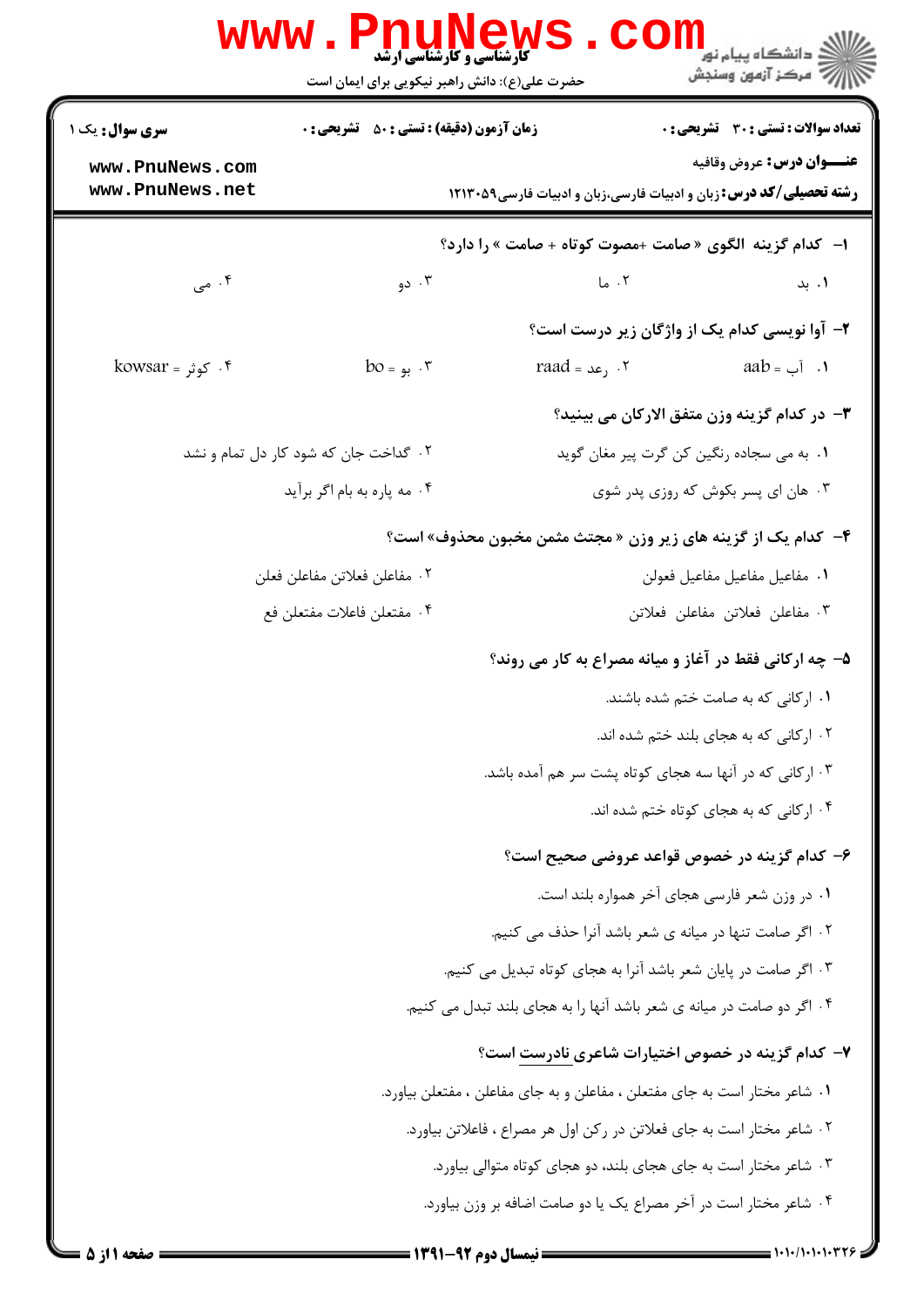|                        | <b>WWW.PNUNEW</b><br><b>کارشناسی و کارشناسی ارشد</b><br>حضرت علی(ع): دانش راهبر نیکویی برای ایمان است           | ڪ دانشڪاه پيا <sub>م</sub> نور<br>ر <i>ا</i> ⊂ مرڪز آزمون وسنجش                  |
|------------------------|-----------------------------------------------------------------------------------------------------------------|----------------------------------------------------------------------------------|
| <b>سری سوال : ۱ یک</b> | <b>زمان آزمون (دقیقه) : تستی : 50 ٪ تشریحی : 0</b>                                                              | <b>تعداد سوالات : تستی : 30 ٪ تشریحی : 0</b>                                     |
| www.PnuNews.com        |                                                                                                                 | <b>عنـــوان درس:</b> عروض وقافيه                                                 |
| www.PnuNews.net        |                                                                                                                 | <b>رشته تحصیلی/کد درس:</b> زبان و ادبیات فارسی،زبان و ادبیات فارسی1۲۱۳۰۵۹        |
|                        |                                                                                                                 | ٨− در کدام گزینه <u>اختیار قلب</u> صورت گرفته است؟                               |
|                        |                                                                                                                 | ٠١ در باطن من جان من از غير تو ببريد / محسوس شنيدم من آواز بريدن                 |
|                        |                                                                                                                 | ۰۲ کیسه هنوز فربه است از تو از آن قوی دلم ۱ چاره چه خاقانی اگر کیسه رسد به لاغری |
|                        |                                                                                                                 | ۰۳ کسی را که عمرش به دو سی رسید / امید از جهانش بباید برید                       |
|                        |                                                                                                                 | ۰۴ یاد باد آنکه ز ما وقت سفر یاد نکرد / به وداعی دل غمدیده ما شاد نکرد           |
|                        |                                                                                                                 | ۹- مصراع« چو رسول آفتابم به طریق تر جمانی» به کدام رکن پایان می پذیرد ؟          |
| ۰۴ فعلاتن              | ۰۳ فاعلاتن                                                                                                      | ٢. فعلاتٌ<br>١. فاعلاتُ                                                          |
|                        |                                                                                                                 | ۱۰- در کدام مصراع دو صامت اضافه بر وزن وجود دارد؟                                |
|                        | ۰۲ من و ساقی به هم سازیم و بنیادش براندازیم                                                                     | ۰۱ همان تیغ برنده ی پارسی                                                        |
|                        | ۰۴ که نام آن نه لب لعل و خط زنگاریست                                                                            | ۰۳ امید از جهانش بباید برید                                                      |
|                        | «مصوت های کوتاه e و o در آخر کلمه ، گاهی به ضرورت توالی و موقعیت هجاها ، بصورت بلند ؒ ای ؒ ii و ؒ او ؒ uu اشباع | 11– قاعده ی زیر با کدام بیت گزینه ها همخوانی دارد؟<br>می شوند.»                  |
|                        |                                                                                                                 | ۰۱ كاروان شهيد رفت از پيش / وان ما رفته گير و مي انديش                           |
|                        |                                                                                                                 | ۰۲ بود بازرگان و او را طوطئی ۱ در قفس محبوس زیبا طوطئی                           |
|                        |                                                                                                                 | ۰۳ شب تاریک و بیم موج و گردابی چنین هایل / کجا دانند حال ما سبکباران ساحل ها     |
|                        |                                                                                                                 | ۰۴ بروید ای حریفان بکشید یار ما را ۱ به من آورید آخر صنم گریز پا را              |
|                        |                                                                                                                 | <b>۱۲</b> - در کدام مصراع وزن اصلی رباعی دیده می شود؟                            |
|                        | ۰۲ خوب و بدشان به هم درآمیخته ام                                                                                | ٠١ از شعرم خلقي به هم آميخته ام                                                  |
|                        | ۰۴ در خوابگه مورچگان ریخته ام                                                                                   | ۰۳ خود گوشه گرفته ام تماشا را ، آب                                               |
|                        |                                                                                                                 | ۱۳- در کدام گزینه وزن دوری مشاهده می کنید؟                                       |
|                        |                                                                                                                 | ٠١. يک نفس اى خواجه دامن كشان ١ آستئى بر همه عالم فشان                           |
|                        |                                                                                                                 | ۰۲ هر غزلم نامه ایست صورت حالی درو ۱ نامه نوشتن چه سود چون نرسد سوی دوست         |
|                        |                                                                                                                 | ۰۳ از جرم حضیض خاک تا اوج زحل / کردم همه مشکلات گردون را حل                      |
|                        |                                                                                                                 | ۰۴ مرا با گردش صحرا چه کار است / چه کارم با گل باغ بهار است                      |
|                        |                                                                                                                 |                                                                                  |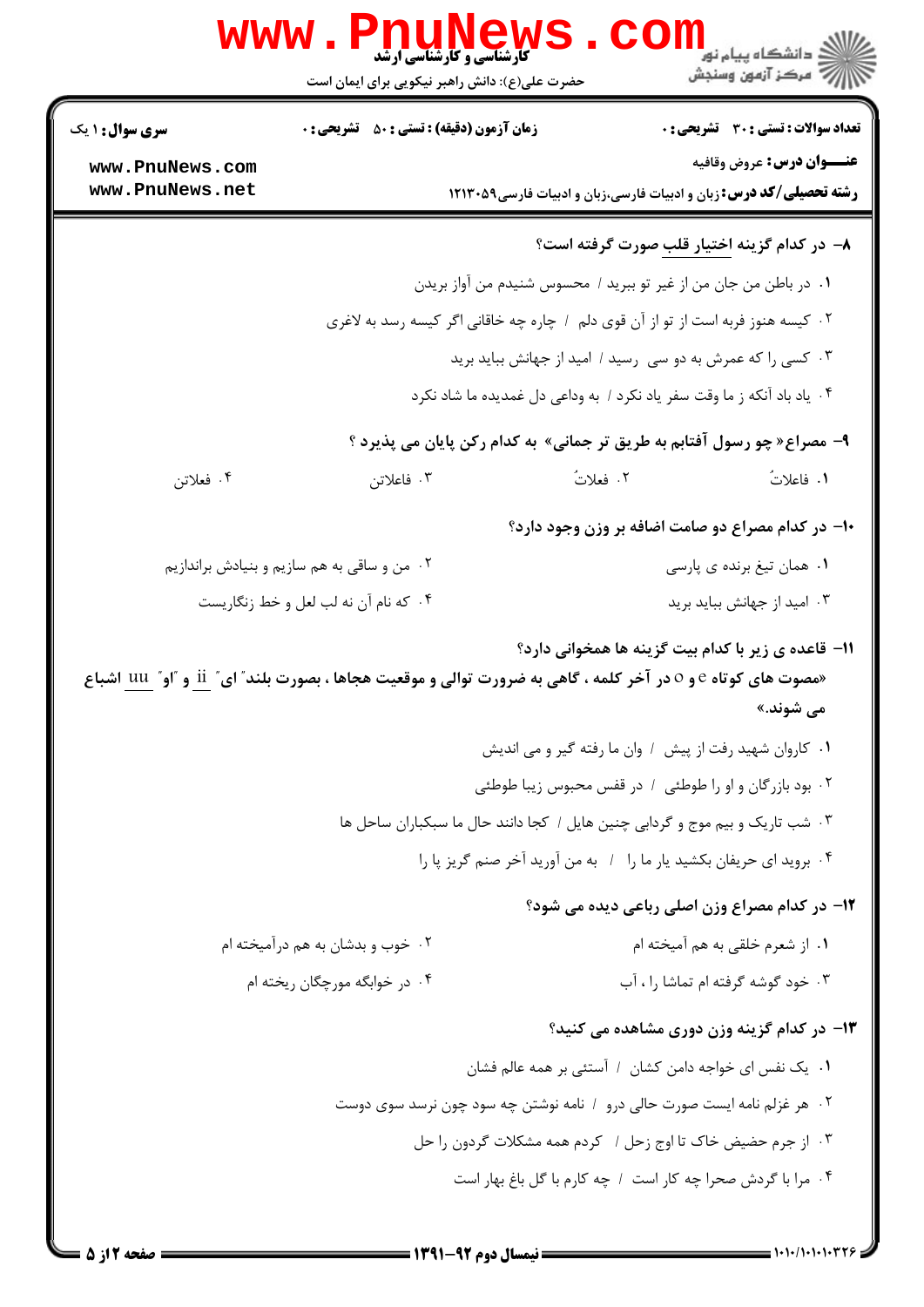|                                    | <b>www.PnuNews</b><br><b>گارشناسی و کارشناسی ارشد</b>                              |           | دانشکاه پيام نور<br>ا∛ مرکز آزمون وسنجش                                                                       |
|------------------------------------|------------------------------------------------------------------------------------|-----------|---------------------------------------------------------------------------------------------------------------|
|                                    | حضرت علی(ع): دانش راهبر نیکویی برای ایمان است                                      |           |                                                                                                               |
| <b>سری سوال :</b> ۱ یک             | <b>زمان آزمون (دقیقه) : تستی : 50 ٪ تشریحی : 0</b>                                 |           | تعداد سوالات : تستي : 30 ٪ تشريحي : 0                                                                         |
| www.PnuNews.com<br>www.PnuNews.net |                                                                                    |           | <b>عنـــوان درس:</b> عروض وقافيه<br><b>رشته تحصیلی/کد درس:</b> زبان و ادبیات فارسی،زبان و ادبیات فارسی1۲۱۳۰۵۹ |
|                                    |                                                                                    |           | 14- « زحاف مخبون از مستفعلن» كدام است؟                                                                        |
| ۰۴ فعولن                           | ۰۳ مفعولن                                                                          | ۰۲ مفاعلن | ٠١. مفتعلن                                                                                                    |
|                                    |                                                                                    |           | ۱۵– «حال دل با تو گفتنم هوس است / خبر دل شنفتنم هوس است »<br>وزن مصرع اول بيت بالا كدام است؟                  |
|                                    | ٢. فاعلاتن ، مفاعلن ، فع لن                                                        |           | ١. فعلاتن ، مفاعلن ، فَعَلَّن                                                                                 |
|                                    | ۰۴ فاعلاتن ، مفاعلن ، فَعَلُن                                                      |           | ۰۳ فعلاتن ، مفاعلن ، فَعَلان                                                                                  |
|                                    |                                                                                    |           | ۱۶- منظور از « زحاف قبض» چیست؟                                                                                |
|                                    | ۰۲ کوتاه شدن هجای سوم                                                              |           | ۰۱ حذف هجای آخر                                                                                               |
|                                    | ۰۴ کوتاه شدن هجای آخر                                                              |           | ۰۳ حذف هجای اول                                                                                               |
|                                    |                                                                                    |           | 17- وزن كدام گزينه « مفاعلن ، فعلاتن ، مفاعلن ، فعلاتن» است؟                                                  |
|                                    |                                                                                    |           | ۰۱ تاب بنفشه می دهد طرّه مشک سای تو / پرده غنچه می درد خنده دلگشای تو                                         |
|                                    |                                                                                    |           | ۰۲ ما آزموده ایم در این شهر بخت خویش / بیرون کشید باید از این ورطه رخت خویش                                   |
|                                    |                                                                                    |           | ۰۳ سینه مالامال درد است ای دریغا مرهمی / دل ز تنهایی به جان آمد خدا را همدمی                                  |
|                                    |                                                                                    |           | ۰۴ خیال نقش تو در کارگاه دیده کشیدم / به صورت تو نگاری نه دیدم و نه شنیدم                                     |
|                                    |                                                                                    |           | <b>18- حرف روی در کلمات«خفتند - گفتند» چیست ؟</b>                                                             |
| ۰۴ ت                               | ۰۳ ند                                                                              | ۰۲ ن      | ۰۱ د                                                                                                          |
|                                    | «بلبلی خون دلی خورد و گلی حاصل کرد ۱ باد غیرت به صدش خار پریشان دل کرد»            |           | <b>۱۹- هجای قافیه در بیت زیر کدام است</b> ؟                                                                   |
| ۰۴ ل - ل                           | ۰۳ صل - دل                                                                         | ۰۲ ل - دل | ۰۱ حاصل - دل                                                                                                  |
|                                    | <b>۲۰</b> - «سرو چمان من چرا میل چمن نمی کند ۱ ً همدم گل نمی شود یاد سمن نمی کند » |           | در بیت بالا چه اختیار شاعری در خصوص قافیه صورت گرفته است؟                                                     |
|                                    | ۰۲ روی متحرک                                                                       |           | ٠١ قافيه ساختن دو كلمه ى همسان                                                                                |
|                                    | ۰۴ همسان بودن هجای قافیه                                                           |           | ۰۳ قافیه ی موصوله                                                                                             |
|                                    |                                                                                    |           |                                                                                                               |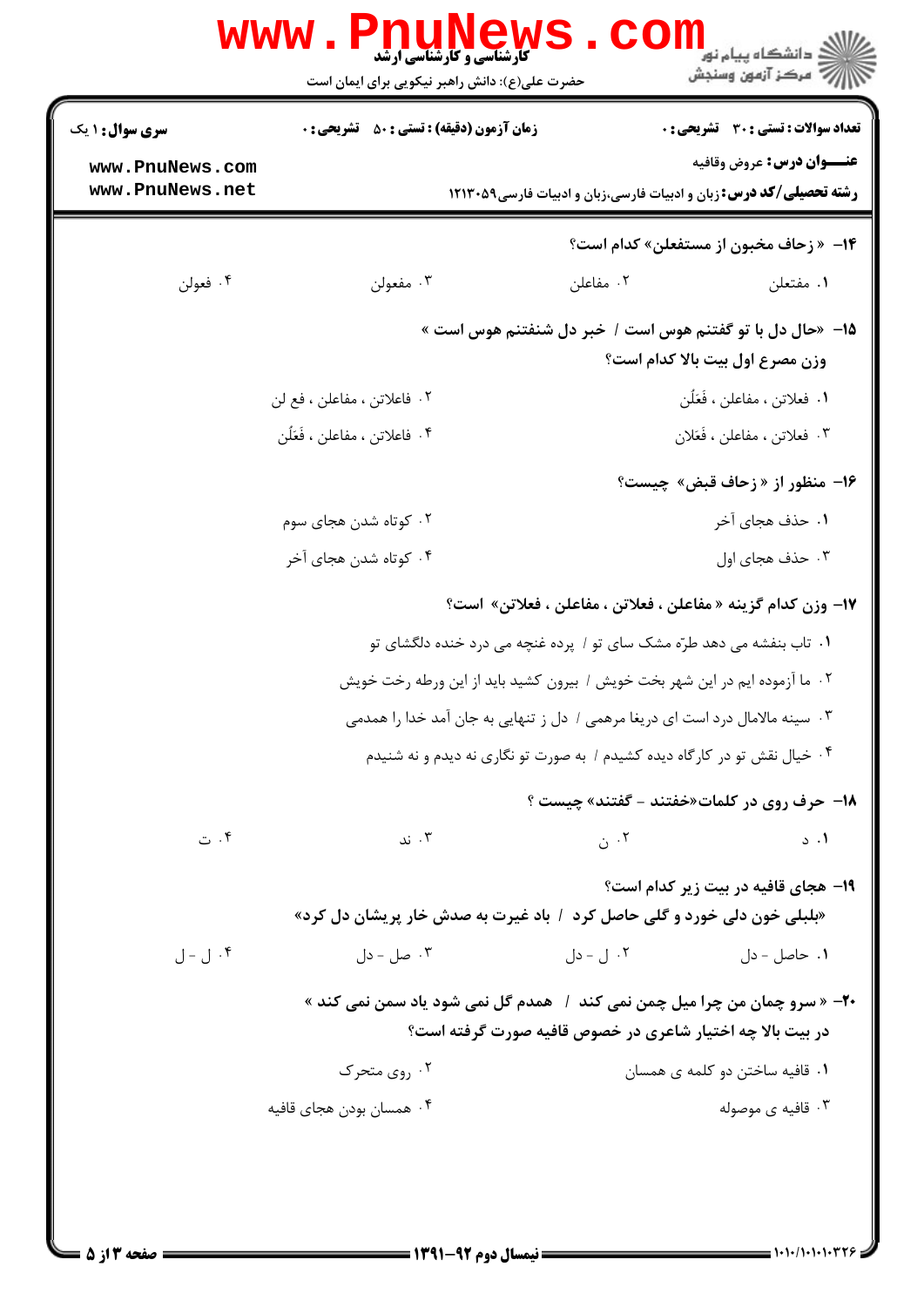|                                    | <b>www.Pnunews</b><br><b>کارشناسی و کارشناسی ارشد</b><br>حضرت علی(ع): دانش راهبر نیکویی برای ایمان است |                                                                     | ≧ دانشگاه پيام نو <mark>ر</mark><br>رِ ۖ مرڪز آزمون وسنڊش                                                     |
|------------------------------------|--------------------------------------------------------------------------------------------------------|---------------------------------------------------------------------|---------------------------------------------------------------------------------------------------------------|
| <b>سری سوال : ۱ یک</b>             | <b>زمان آزمون (دقیقه) : تستی : 50 ٪ تشریحی : 0</b>                                                     |                                                                     | <b>تعداد سوالات : تستی : 30 ٪ تشریحی : 0</b>                                                                  |
| www.PnuNews.com<br>www.PnuNews.net |                                                                                                        |                                                                     | <b>عنـــوان درس:</b> عروض وقافيه<br><b>رشته تحصیلی/کد درس:</b> زبان و ادبیات فارسی،زبان و ادبیات فارسی1۲۱۳۰۵۹ |
|                                    |                                                                                                        |                                                                     | <b>۲۱</b> - عیب قافیه ی شایگان در چه موضعی ایجاد می شود؟                                                      |
|                                    |                                                                                                        |                                                                     | ٠١ در مورد تكرار علامات جمع                                                                                   |
|                                    |                                                                                                        |                                                                     | ۰۲ در مورد رسم الخط                                                                                           |
|                                    |                                                                                                        |                                                                     | ۰۳ در مورد قافیه شدن کلمات مرکب                                                                               |
|                                    |                                                                                                        |                                                                     | ۰۴ در مورد ناهمسانی مصوت های کوتاه در دو هجای قافیه توجیه و حذو                                               |
|                                    |                                                                                                        |                                                                     | 22- «جوانمرد را پیر دیرینه گفت /   هنرمند باشی نباشد شگفت»<br>در بیت بالا کدام عیب قافیه را تشخیص می دهید؟    |
| ۰۴ غلو                             | ۰۳ اکفا                                                                                                | ۰۲ ایطا                                                             | ۰۱ اقوا                                                                                                       |
|                                    |                                                                                                        |                                                                     | <b>۲۳</b> - در کدام گزینه عیب قافیه ی اکفا دیده می شود؟                                                       |
|                                    |                                                                                                        | ۰۱ نگار من تویی و یار غمگسار من تویی / وگر بهار نباشد مرا بهار تویی |                                                                                                               |
|                                    |                                                                                                        |                                                                     | ۰۲ یار جسمانی بود رویش چو مرگ / صحبتش شوم است باید کرد ترک                                                    |
|                                    |                                                                                                        |                                                                     | ۰۳ ای جهان از سر زلف تو معطر گشته / همه آفاق ز روی تو معنبر گشته                                              |
|                                    |                                                                                                        |                                                                     | ۰۴ دوش تا صبحدم همه شب من ۱ عرضه می کرده ام سوده سخن                                                          |
|                                    |                                                                                                        |                                                                     | ۲۴– در کدام گزینه قافیه ی معموله دیده می شود؟                                                                 |
|                                    |                                                                                                        | ۰۱ چو عاصی ترش کرده روی از وعید ۱ چو ابروی زندانیان روز عید         |                                                                                                               |
|                                    |                                                                                                        |                                                                     | ٢. ای قصه ی بهشت ز کویت حکایتی / شرح جمال حور ز رویت روایتی                                                   |
|                                    |                                                                                                        |                                                                     | ۰۳ چشم بدت دور ای بدیع شمایل / ماه من و شمع جمع و میر قبایل                                                   |
|                                    |                                                                                                        |                                                                     | ۰۴ یکی در بیابان سگی تشنه یافت / برون از رمق در حیاتش نیافت                                                   |
|                                    |                                                                                                        |                                                                     | <b>۲۵- به حرکت حرف «روی» چه می گویند؟</b>                                                                     |
| ۰۴ نفاذ                            | ۰۳ مجری                                                                                                | ۰۲ توجیه                                                            | ۰۱ اشباع                                                                                                      |
|                                    |                                                                                                        |                                                                     | ۲۶- در کدام گزینه همه ی حروف، قبل از روی می آیند؟                                                             |
| ۰۴ قید - خروج - تاسیس              | ۰۳ ردف - دخيل - وصل                                                                                    | ۰۲ قید - تاسیس - مزید                                               | ٠١ ردف - قيد - دخيل                                                                                           |
|                                    |                                                                                                        |                                                                     | <b>۲۷</b> - در کدام گزینه حروف «ردف زاید» آمده است؟                                                           |
| ۰۴ شکر سخن                         | ۰۳ شرف سخن                                                                                             | ۰۲ اوج سخن                                                          | ۰۱ بهشت سخن                                                                                                   |